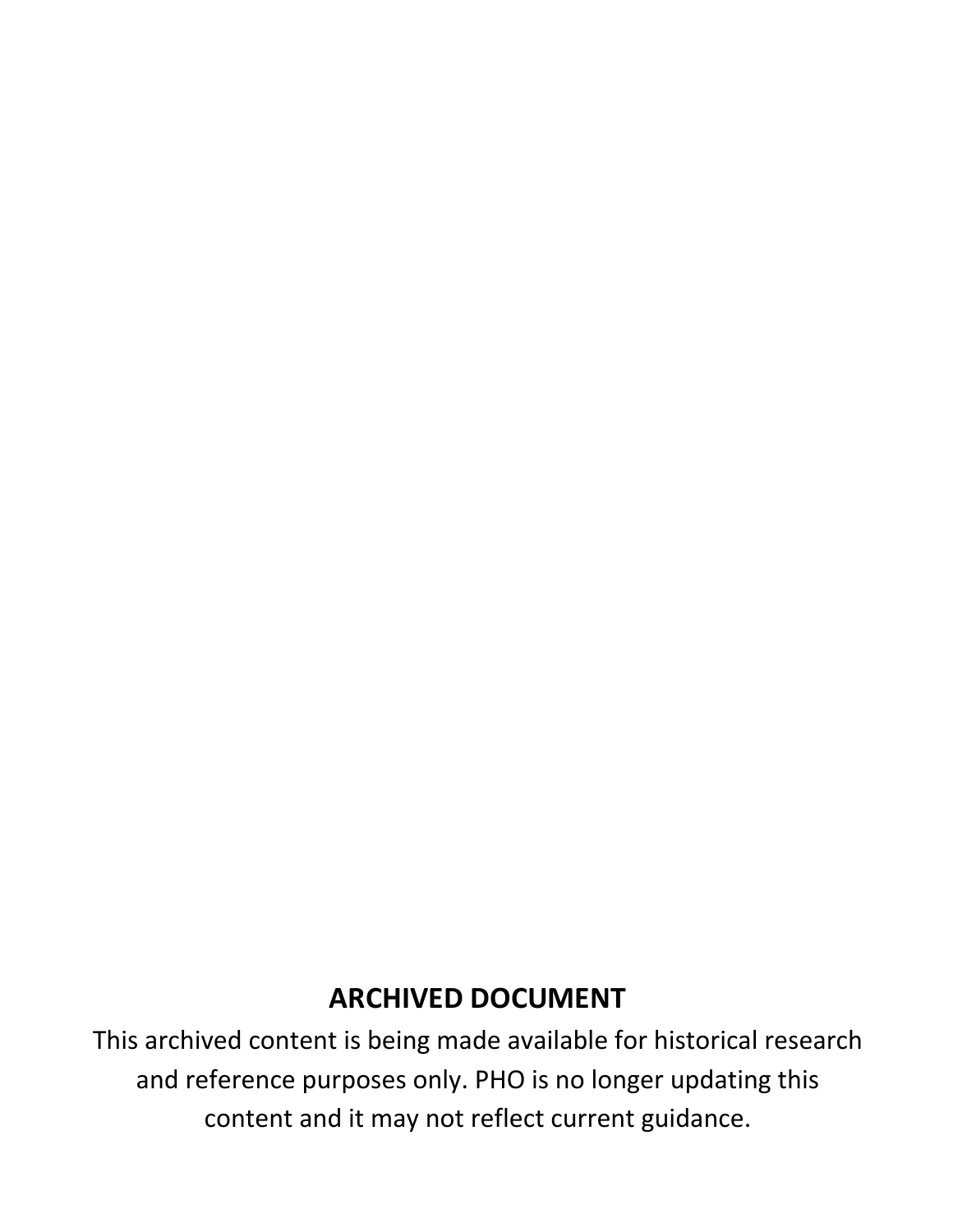Coronavirus Disease 2019 (COVID-19)

# **(Archived) How To Care For A Child Who Needs To Self-Isolate**

**This fact sheet provides advice to parents and caregivers of children who need to self-isolate at home. This may include a child who has COVID-19, has symptoms of COVID-19, or has a known exposure to COVID-19. Some measures may not be possible or practical for all families. This fact sheet provides advice to parents and caregivers of children who need to<br>self-isolate a thome. This may include a child who has COVID-39, has symptoms of<br>cOVID-39, or has a howen exposure to COVID-39. These measu** 

# **Support the well-being of the child**

Each child and family situation is different, but there are many ways parents and caregivers can support the physical and mental health and well-being of the child.

Ways to support the child who needs to self-isolate include:

- A parent or caregiver should continue to provide ongoing support and care for the child, including supervison to keep younger children safe in the home.
- Provide hugs and cuddles, but avoid direct contact with saliva or body fluids (e.g., avoid kisses).
- Talk to the child about any questions, worries or fears they may have.
- Find activities the child enjoys and is able to do independently, if they are able (e.g., crafts, puzzles, connect with family and friends online).
- Spend more time in a private outdoor space at home, if available (e.g., backyard or balcony).

# **Who should care for the child**

- People who are at greater risk of serious illness from COVID-19 (e.g., older adults, people with some chronic health issues) should avoid caring for the child if another caregiver is available.
- Having one parent or caregiver care for the child, if practical, can reduce the risk of COVID-19 spread to other household members.

If the child has COVID-19, the local public health unit will decide how long household members need to self-isolate. This may be for additional time after the child's last day of self-isolation (e.g., for caregivers of the child with COVID-19).